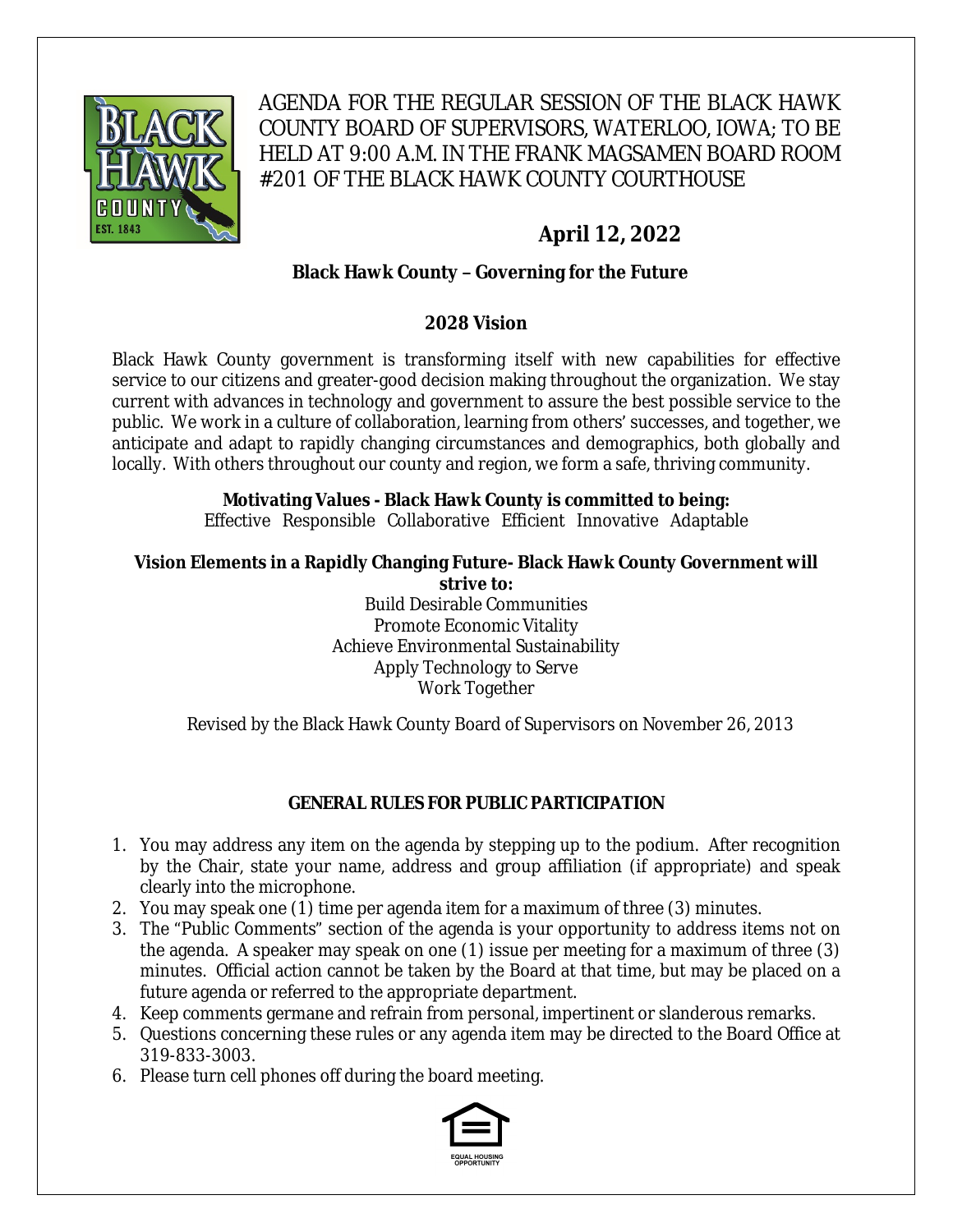Black Hawk County is inviting you to a scheduled Zoom meeting.

Join Zoom Meeting [https://us02web.zoom.us/j/89441565318?pwd=QTFwNHlGd1lyUUZSMnZEQU10WTNRdz09](https://gcc02.safelinks.protection.outlook.com/?url=https%3A%2F%2Fus02web.zoom.us%2Fj%2F89441565318%3Fpwd%3DQTFwNHlGd1lyUUZSMnZEQU10WTNRdz09&data=04%7C01%7Ckzwanziger%40blackhawkcounty.iowa.gov%7Cfb2bcfee3a7d4d6d386a08da17d73755%7C9960f5b6faae4bb3a122c43aceeaa06d%7C0%7C0%7C637848510379688607%7CUnknown%7CTWFpbGZsb3d8eyJWIjoiMC4wLjAwMDAiLCJQIjoiV2luMzIiLCJBTiI6Ik1haWwiLCJXVCI6Mn0%3D%7C3000&sdata=UCnhlUfEbFkVxz4NkUDnGE2qwVbdo16MXGoq3Jrjous%3D&reserved=0)

Meeting ID: 894 4156 5318 Passcode: 576372

Dial by your location +1 301 715 8592 US (Washington DC) +1 312 626 6799 US (Chicago) +1 646 558 8656 US (New York) +1 253 215 8782 US (Tacoma) +1 346 248 7799 US (Houston) +1 669 900 9128 US (San Jose) Find your local number: [https://us02web.zoom.us/u/knMOd1dhh](https://gcc02.safelinks.protection.outlook.com/?url=https%3A%2F%2Fus02web.zoom.us%2Fu%2FknMOd1dhh&data=04%7C01%7Ckzwanziger%40blackhawkcounty.iowa.gov%7Cfb2bcfee3a7d4d6d386a08da17d73755%7C9960f5b6faae4bb3a122c43aceeaa06d%7C0%7C0%7C637848510379688607%7CUnknown%7CTWFpbGZsb3d8eyJWIjoiMC4wLjAwMDAiLCJQIjoiV2luMzIiLCJBTiI6Ik1haWwiLCJXVCI6Mn0%3D%7C3000&sdata=GSi2ncwqblMcr7H1Zh%2FfQ7kuUCbI1lzi1ealvXvSqHA%3D&reserved=0)

# **ROLL CALL**

# **MOMENT OF SILENCE – To Reflect on Actions**

## **PLEDGE OF ALLEGIANCE**

**1. AGENDA RECEIVED AS PROPOSED OR AS AMENDED**

## **2. PUBLIC COMMENTS**

## **3. CLAIMS AND PAYMENTS**

A. Resolution **–** that the Board of Supervisors APPROVE EXPENDITURES, and that the County Auditor be authorized and directed to ISSUE CHECKS, against the various settlement of such claims as allowed.

# **4. RECEIVE PROJECT UPDATES FROM DEPARTMENT HEADS/ELECTED OFFICIALS**

- **5. MINUTES APPROVED –** April 5, 2022
- **6. HEARINGS**  Times are approximate
	- i. 9:05 a.m. Proposed amendment of Ordinance Section 9.05.010 pertaining to engine brakes and compression brakes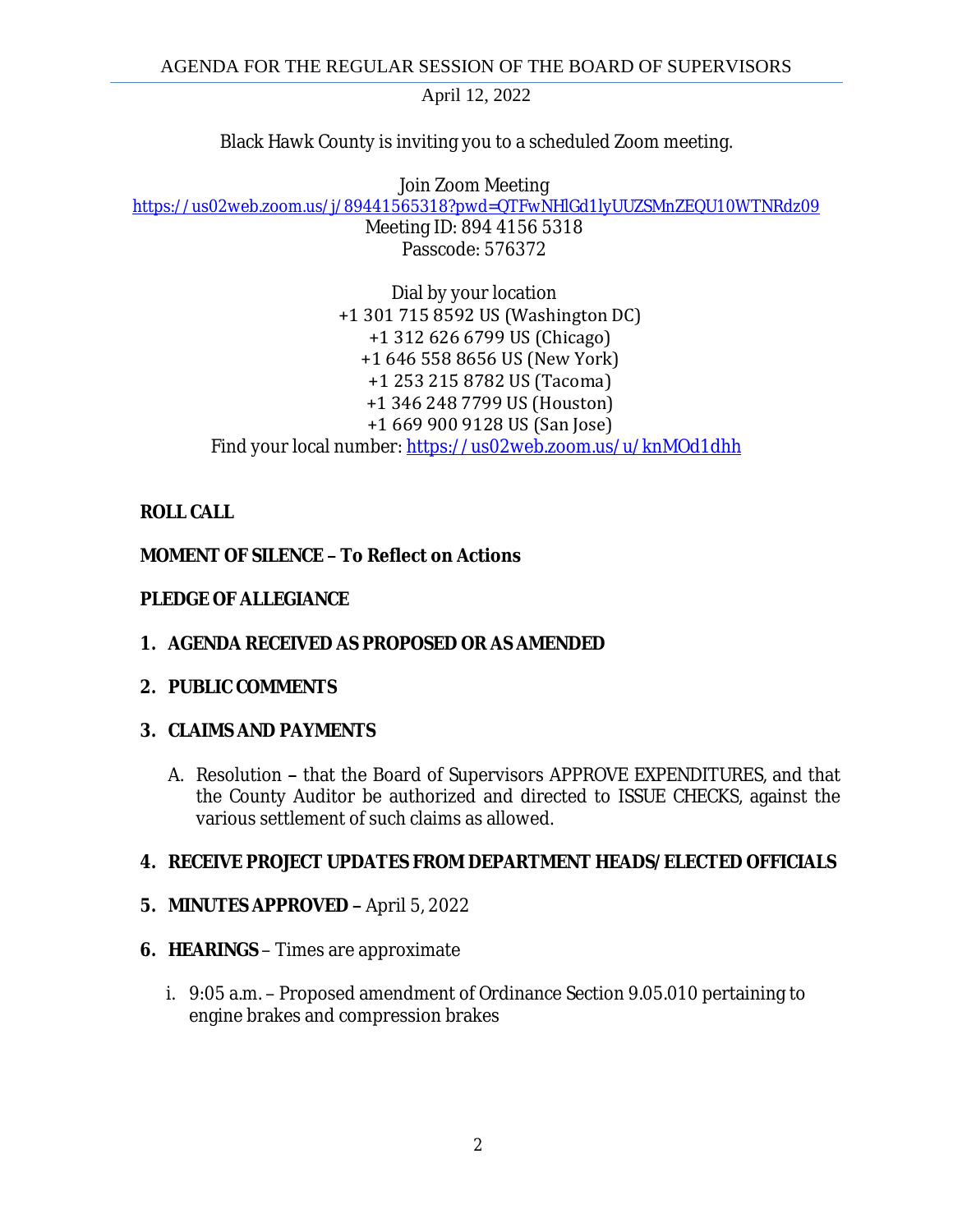#### **7. CONSENT AGENDA**

The following items will be acted upon by voice vote on a single **RESOLUTION**, without separate discussion, unless someone from the board or the public requests that a specific item be considered separately.

#### A. TO APPROVE, RECEIVE, PLACE ON FILE WITH THE COUNTY AUDITOR

- 1. The Board of Supervisors APPROVE INTERGOVERNMENTAL JOURNAL ENTRIES, and that the County Auditor be authorized and directed to TRANSFER monies within the various funds as submitted.
- 2. The Sheriff's MONTHLY REPORT of fees as of March 31, 2022.

#### B. TO RECEIVE AND PLACE ON FILE WITH THE COUNTY AUDITOR

- 1. The MANURE MANAGEMENT PLAN (MMP) update submitted by Clark Even Facility ID #67178 located in Fox Township, Section Thirty-two (32) at 9339 Jubilee Road, La Porte City, in Black Hawk County pursuant to 567 Iowa Administrative Code §455B.
- 2. The PERMIT FOR UTILITY WORK WITHIN THE RIGHT-OF-WAY for MidAmerican Energy Company, Waterloo, Iowa for placement of overhead electric utility on County right-of-way along Ansborough Ave as recommended by Catherine Nicholas, County Engineer.
- 3. The PERMIT FOR UTILITY WORK WITHIN THE RIGHT-OF-WAY for Aureon (INS), West Des Moines, Iowa for placement of an underground fiber utility on County right-of-way along Gilbertville Rd and Indian Creek Road as recommended by Catherine Nicholas, County Engineer.

#### **8. OTHER BUSINESS**

- A. Motion to direct the County Auditor to advertise for a public hearing to be held at 9:05 a.m. on Tuesday, April 26, 2022, in Board Room 201 of the Black Hawk County Courthouse, 316 E. 5th Street, Waterloo, Iowa on the proposed Ordinance No. 77-264 from a request submitted by Harrold and Marilyn Even at North of 4902 S Raymond Road to rezone 4.54 acres from "A" Agriculture District to "A-R" Agricultural-Residential District to build two (2) new single family homes.
- B. Resolution that the EMERGENCY REPAIR of the transfer switch at Pinecrest, work performed by Community Electric, Inc., Waterloo, IA, in amount of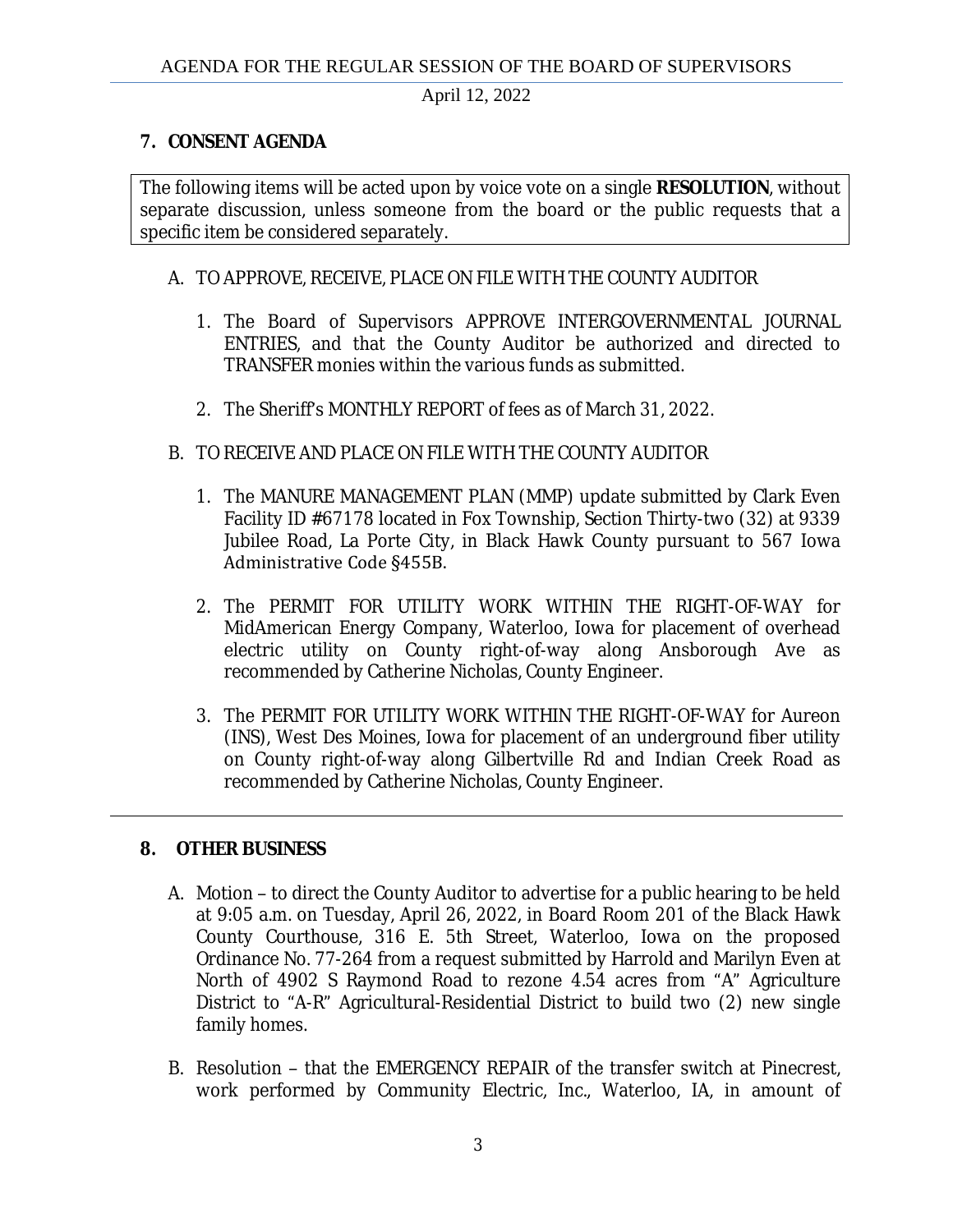\$5,961.94 be approved as recommended by Rory Geving, Maintenance Superintendent

- C. Resolution that the proposal for Courthouse elevator repairs to be performed by Schumacher Elevator Company, Denver, IA, in amount of \$7,680.00 be approved as recommended by Rory Geving, Maintenance Superintendent.
- D. Resolution that the Alternate 1 Buy-Up Plan RENEWAL AGREEMENT between Black Hawk County and Delta Dental for dental plan administration, effective July 1, 2023, with a 3-year fixed administration fees schedule (FY23 \$4.92 PEPM, FY24 \$5.02 PEPM and FY25 \$5.12 PEPM) and no increase to rates for FY23 to the Single Buy-Up Option and to Family Buy-Up Option be approved, and the Chair be directed to sign the financial exhibit, as recommended by Amanda Fesenmeyer, Human Resources Director.
- E. Resolution that the Alternate 1 Base Plan RENEWAL AGREEMENT between Black Hawk County and Delta Dental for dental plan administration, effective July 1, 2023, with a 3-year fixed administration fees schedule (FY23 \$4.92 PEPM, FY24 \$5.02 PEPM and FY25 \$5.12 PEPM) and no increase to rates for FY23 to the Single Base Option and to the Family Base Option be approved and the Chair be directed to sign the financial exhibit, as recommended by Amanda Fesenmeyer, Human Resources Director.
- F. Motion to approve the PERSONNEL REQUISITION for a Laborer/Equipment Operator III (full-time, replacement) with a start date no sooner than April 8, 2022, as recommended by Catherine Nicholas, County Engineer.
- G. 9:05 a.m. Hearing on proposed amendment of Ordinance Section 9.05.010 pertaining to engine brakes and compression brakes
	- i. Motion to receive and place on file proof of publication of notice of public hearing.
	- ii. Motion to waive the first reading as notice was published on March 28, 2022, in the Waterloo Courier in accordance with requirements of the *Code of Iowa*.
- iii. Motion to close the hearing as oral and written comments were received and placed on file.
- iv. Resolution to suspend the rules requiring the Board of Supervisors to consider and vote on the proposed ordinance at two prior meetings.
- v. Ordinance adoption that "Ordinance Amending Section 9.05.010 pertaining to engine brakes and compression brakes, by removing the phrase "or assist" before the word "device" in subsection A of the existing ordinance. The anticipated proposed amendment would also remove the phrase "more than 80 decibels of noise when it drives by, as measured at 50 feet" from the existing ordinance, and replace that phrase with "loud, unusual, explosive, or otherwise disturbing noise and to consider the same for adoption.